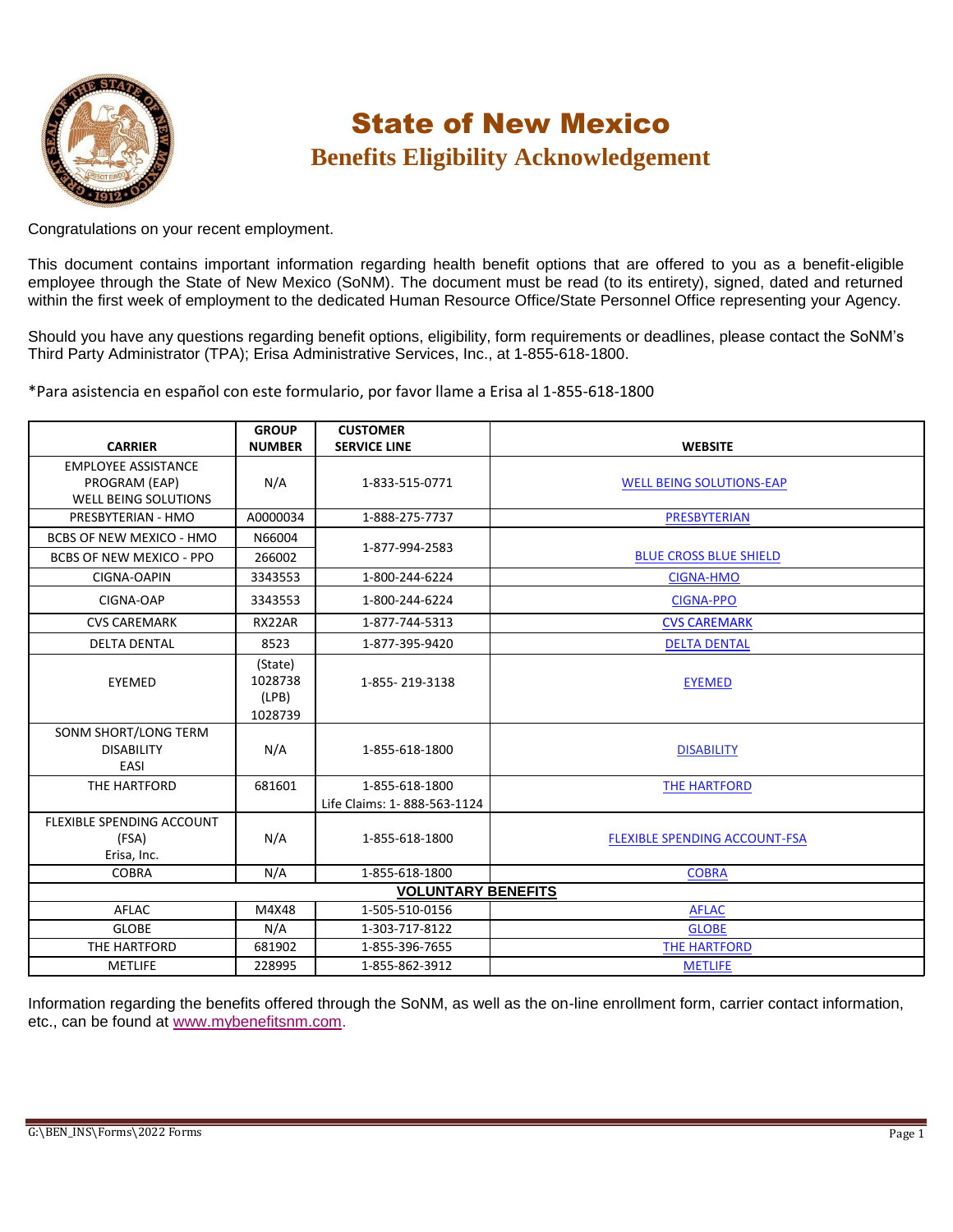# **EMPOYEE ELIGIBILITY**

**To be eligible for coverage** an employee must be hired as Classified, Exempt, Probationary, Temporary, Term or Hourly and scheduled to work 20 hours or more per week**.**

## **DEPENDENT ELIGIBILITY**

**To be eligible for coverage** a dependent must be one of the following:

- A lawful spouse or a Domestic Partner (DP);
- A biological child, adopted child, step-child (if married to the biological parent), or child of the DP
	- $\circ$  Dependent children may be covered up to the end of the month of their 26<sup>th</sup> birthday

### **DUE DATES**

**Enrollment/Waiver Form** - New hires must complete the on-line Benefits Enrollment/Waiver Form **within 31** calendar days of hire date. **Enrollment must be completed on line.** The on-line form must be completed even if employee intends to waive coverage to all offered benefits. The Benefits Enrollment/Waiver Form can be found at [www.mybenefitsnm.com.](http://www.mybenefitsnm.com/) If enrollment is not received 31 calendar days from the date of hire, enrollment into the benefits program will not be allowed until the next Annual Open enrollment or a qualifying event (see Qualifying Event section on next page). No exceptions will be made.

**Proof of Dependency Documents** – must also be submitted **with-in 31 calendar days** of date of hire

# **DEPENDENT ENROLLMENT**

It is strongly recommended to fax the proof of dependency documentation to the TPA (505-244-6009) the same day as the on-line enrollment/waiver form is submitted in order to avoid any delays in coverage. If the required documentation is not received **within 31 days of the date of hire**, the dependent will not be added to coverage. **Note:** The next opportunity for enrollment would then be with either a Qualifying Event (QE), or at the next annual Open Enrollment.

Proof of dependency documents consist of: marriage certificate, domestic partner affidavit, birth certificate**\*\***, court issued placement or adoption papers, or the domestic partner affidavit listing the eligible dependent.

**\*\***If a birth certification is not available, please contact the TPA for other possible options.

## **HEALTH BENEFIT PREMIUM RATES**

The Benefits Contribution Schedule can be found at www.mybenefitsnm.com under the **Employee Resources link at the top of the homepage, Benefits Information, Premium Rate Information.**

**Note:** Annualized salary is based on a 40-hour workweek, which is used to determine insurance premiums for those hired on an hourly-basis, even if they are scheduled to work less than 40 hours per week.

## **QUALIFYING EVENTS – Change of Status**

If a qualifying event (shown below), is experienced and employee wishes to make changes to elected benefits, these changes must be made using the on-line Benefits Enrollment/Waiver Form. The form, as well as the documentation supporting the qualifying event must be submitted within **31 calendar days** of the event.

- Change in marital status such as marriage, domestic partnership (DP), divorce/legal separation or termination of DP. **Note:** Failure to remove the ex-spouse/DP and DP child/ren or step child/ren within **31 days** of becoming **ineligible** may forfeit employee's ability to participate in the State's Benefits Program.
- **Birth of a child, court approved adoption, placement for adoption, or legal quardianship.**
- Death of a dependent.
- Change in job status of SoNM employee: employment (changing from part-time to full-time or vice versa), reduction in hours due to FML, LWOP, and/or Disability, or MilitaryLeave.
- Change in job status of spouse/domestic partner resulting in loss of group coverage due to termination or gain of other coverage due to new employment.
- Any other circumstance where the employee had outside coverage, then loses this coverage due to circumstances beyond their control, eligibility to participate in SoNM's Benefit Program must be evaluated by the Risk Management Division.

**NOTE:** Loss of a provider or provider group from carrier coverage is not a qualifying event.